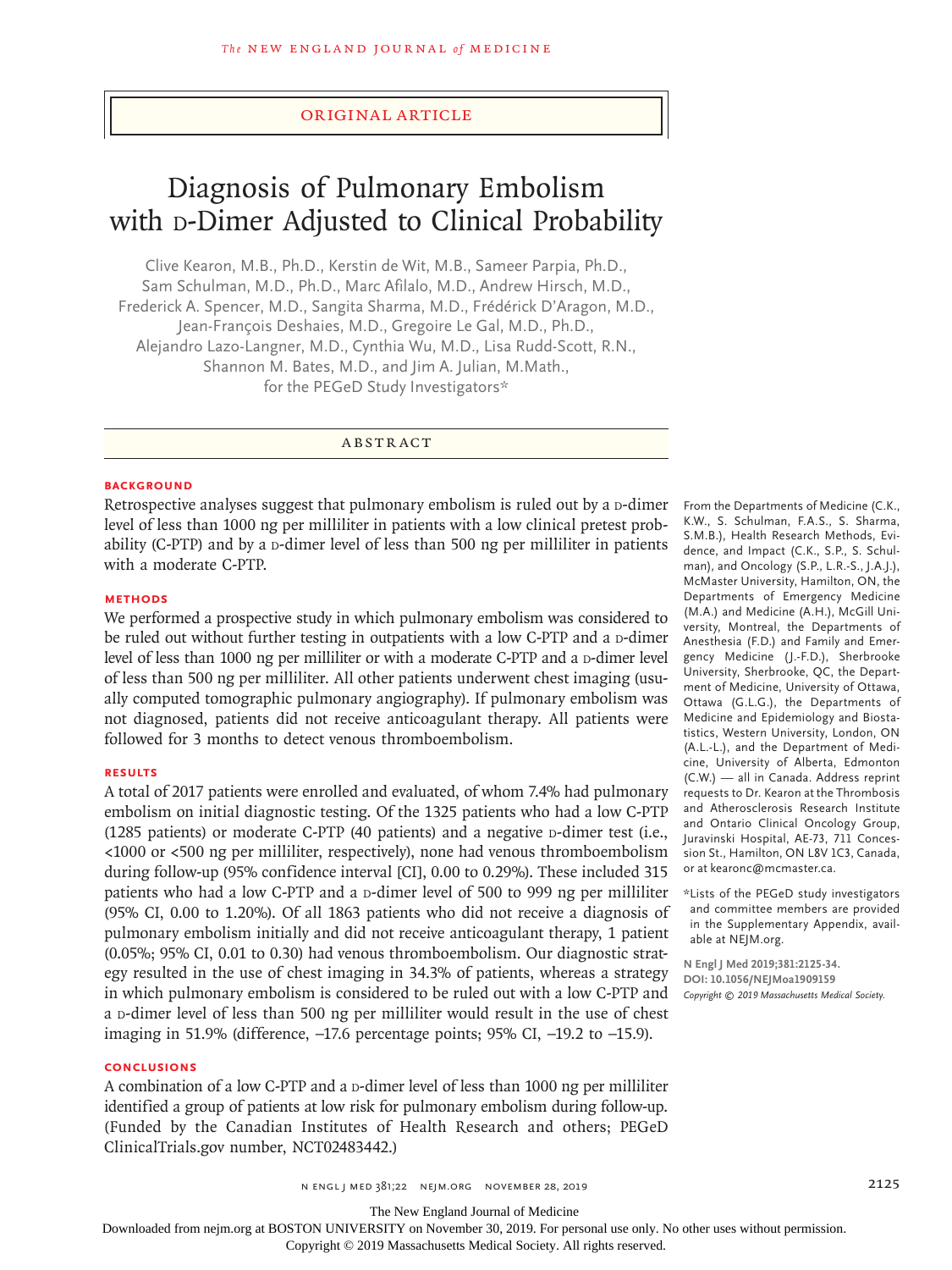HE PRIMARY GOAL OF DIAGNOSTIC TEST-<br>ing for pulmonary embolism is to identify<br>which patients should be treated with<br>anticoagulant agents and which should not. The ing for pulmonary embolism is to identify which patients should be treated with anticoagulant agents and which should not. The patients who should be treated are those who have pulmonary embolism that has a substantial risk of recurrence or progression.<sup>1-4</sup> The remaining patients, who are not expected to benefit from treatment, include those who do not have pulmonary embolism and those who have pulmonary embolism that is very unlikely to progress. Chest imaging with computed tomographic (CT) pulmonary angiography is the usual method of diagnostic imaging for pulmonary embolism. Chest imaging has high negative and high positive predictive values for pulmonary embolism, and it often identifies alternative diagnoses. It has the disadvantages of radiation exposure, contrast reactions, high cost, and the fact that it can be time-consuming to complete. Our premise is that the use of chest imaging should be avoided when possible. This is most often achieved by ruling out pulmonary embolism through a combination of clinical assessment and p-dimer testing.

Assessment of clinical pretest probability (C-PTP), usually through the use of clinical prediction rules such as the Wells score, can stratify a patient's probability of having pulmonary embolism into low, moderate, and high categories. $1,2,5$ d-Dimer is formed when cross-linked fibrin is broken down; among patients who are suspected of having pulmonary embolism, blood p-dimer levels correlate with the probability of having pulmonary embolism.<sup>6,7</sup> D-Dimer tests are dichotomized as negative or positive, usually with the use of a threshold level of less than 500 ng per milliliter, which yields a test with high negative predictive value. It is now well established that pulmonary embolism can be considered to be ruled out if patients have a low C-PTP for pulmonary embolism and a p-dimer level of less than 500 ng per milliliter. $1-3,5,8$  This combination of findings, however, occurs in only approximately 30% of outpatients.

There are two ways that it may be possible to increase the percentage of patients with suspected pulmonary embolism who can have pulmonary embolism ruled out with the use of C-PTP assessment and p-dimer testing: by increasing the p-dimer threshold level used to define a negative test or by using p-dimer testing to rule out pulmonary embolism in more than just patients with a low C-PTP. Preliminary findings suggest that pulmonary embolism is ruled out by a p-dimer level of less than 1000 ng per milliliter in patients with a low C-PTP and by a p-dimer level of less than 500 ng per milliliter in patients with a moderate C-PTP.<sup>1,9-11</sup> In the Pulmonary Embolism Graduated D-Dimer (PEGeD) study, we tested the strategy of ruling out pulmonary embolism in outpatients with a low C-PTP and a d-dimer level of less than 1000 ng per milliliter (i.e., twice the usual threshold used to rule out pulmonary embolism) and in those with a moderate C-PTP and a p-dimer level of less than 500 ng per milliliter.

# Methods

#### **Study Patients**

Outpatients (e.g., in emergency departments or outpatient clinics) or inpatients (because only one inpatient was enrolled, we shall refer to the study population as outpatients) with symptoms or signs suggestive of pulmonary embolism were potentially eligible to be included in this prospective management study. Patients were excluded if they were younger than 18 years of age, had received full-dose anticoagulant therapy for 24 hours, had undergone major surgery in the past 21 days, had a p-dimer level that was known before the C-PTP was assessed, had undergone chest imaging contrary to the protocol (i.e., before the C-PTP was documented, or despite having a d-dimer level of <1000 ng per milliliter for a low C-PTP or <500 ng per milliliter for a moderate C-PTP), had undergone contrast-enhanced CT of the chest for another reason, had an ongoing need for anticoagulant therapy, had a life expectancy of less than 3 months, or were pregnant or geographically inaccessible for follow-up.

Patients were enrolled prospectively at university-based clinical centers in Canada. The study was approved by the research ethics boards at the participating institutions, and all patients provided informed consent. Depending on the preference of the research ethics board at the clinical center, patients either provided written consent before diagnostic testing or provided written or verbal consent within days after having undergone diagnostic testing that was con-

The New England Journal of Medicine

Downloaded from nejm.org at BOSTON UNIVERSITY on November 30, 2019. For personal use only. No other uses without permission.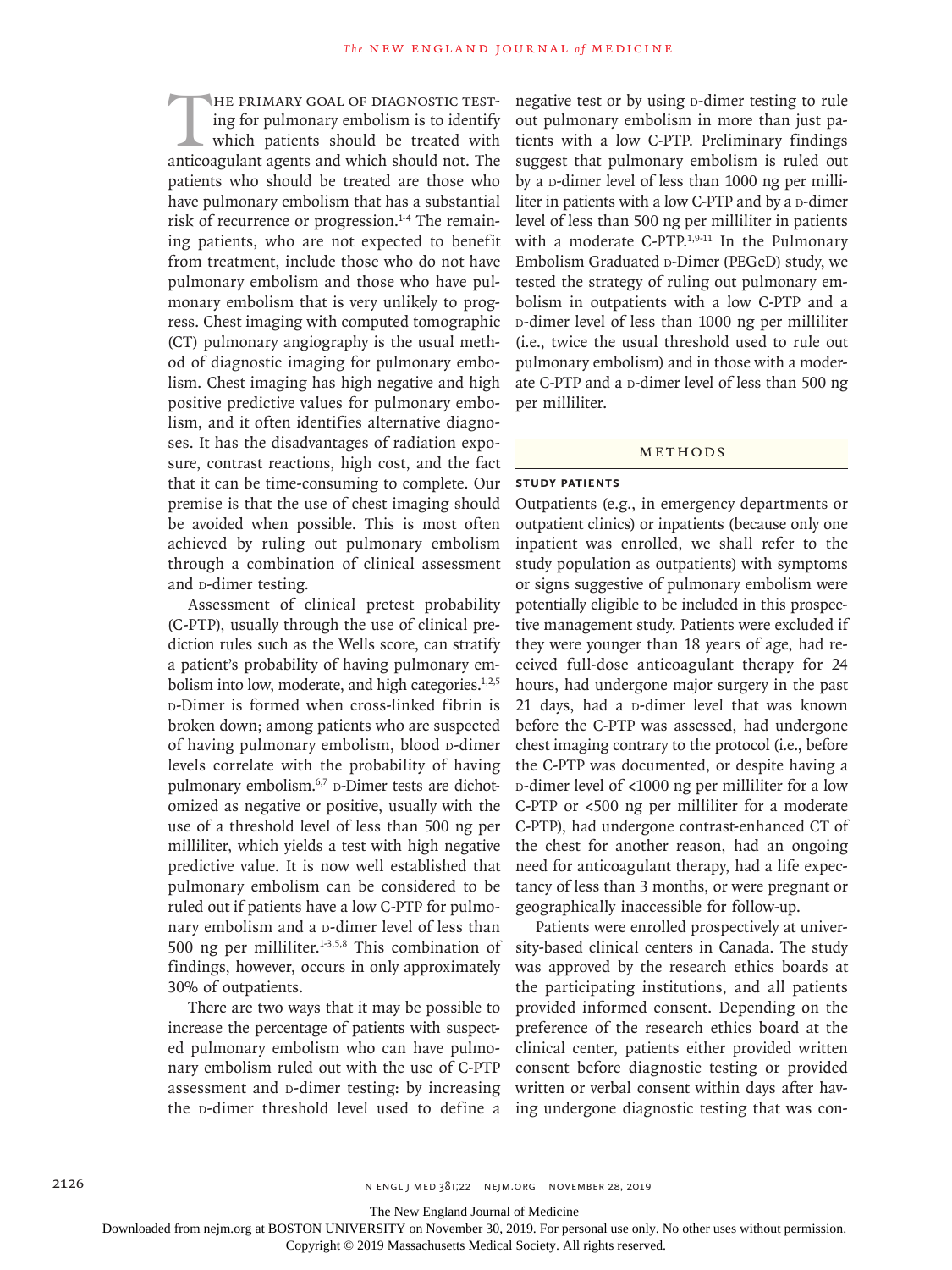sistent with the study protocol. The study was funded by the Canadian Institutes of Health Research. The funding body had no role in the collection, analysis, or interpretation of the data, the writing of the manuscript, or the decision to submit it for publication. The authors vouch for the accuracy and completeness of the data and for the adherence of the study to the protocol (available with the full text of this article at NEJM.org).

## **Patient Enrollment and Care Management**

At the time of enrollment, clinical centers registered patients with the use of a central Web-based system, which ensured that data from all enrolled patients were analyzed. Physicians used the sevenitem Wells clinical prediction rule (scores range from 0 to 12.5, with higher scores indicating a higher probability of pulmonary embolism) to categorize the patient's C-PTP as low (Wells score, 0 to 4.0), moderate (4.5 to 6.0), or high  $(\geq 6.5)$  (Table 1).<sup>1,2,5,12,13</sup> They had access to a hard copy of the Wells prediction rule but did not receive individual training in its completion. Patients with a low or moderate C-PTP had p-dimer measured with the locally available assay (Table 1). We managed patients' care according to the PEGeD algorithm, which was as follows: patients with a low C-PTP and a p-dimer level of less than 1000 ng per milliliter or with a moderate C-PTP and a p-dimer level of less than 500 ng per milliliter underwent no further diagnostic testing for pulmonary embolism and did not receive anticoagulant therapy (Fig. 1). All other patients, including all patients with a high C-PTP, underwent chest imaging (CT pulmonary angiography or, at the physician's discretion, ventilation– perfusion lung scanning). If chest imaging showed pulmonary embolism, patients received anticoagulant therapy; otherwise, patients did not receive anticoagulant therapy.

# **Follow-up and Outcomes**

Study outcomes were assessed at 90 days after initial diagnostic testing, either over the telephone or in the clinic. In addition, at enrollment, study participants were instructed to urgently contact study personnel or to go to the emergency department if their initial symptoms did not improve or if new symptoms developed that were compatible with deep-vein thrombosis or pulmonary embolism. During follow-up, patients with symptoms that aroused suspicion for pulmonary embolism or deep-vein thrombosis underwent appropriate diagnostic imaging; p-dimer testing was discouraged (see the protocol).

The primary outcome was symptomatic, objectively verified venous thromboembolism, which included pulmonary embolism or deep-vein thrombosis. All outcome events were evaluated with the use of predefined criteria by a central adjudication committee whose members were unaware of the results of diagnostic testing at initial presentation and of whether patients had received anticoagulant therapy.

#### **Statistical Analysis**

The sample size was driven by the requirement that the percentage of patients with venous thromboembolism be estimated with high precision in the combined patients with a low or moderate C-PTP who have pulmonary embolism ruled out by p-dimer testing (expected to be 0.8%). With a one-sided alpha level of 5%, a sample of 1036 patients would give the study 90% power to rule out a percentage with venous thromboembolism of 2.0% and would yield an upper boundary of the 95% confidence interval of 1.5%. Assuming that this group is 52% of the total study population and adding 1.5% for possible losses to follow-up, we estimated that a sample of 2000 was required.

Outcome measures were summarized as point estimates, expressed as percentages, with 95% confidence intervals calculated with the use of the exact binomial distribution; confidence intervals for secondary outcomes were not adjusted for multiple comparisons. The primary analysis examined the incidence of venous thromboembolism during the 90-day follow-up period among the combined patients with a low or moderate C-PTP with negative p-dimer testing who did not receive anticoagulant therapy. The secondary analyses included the percentage of patients with venous thromboembolism in predefined subgroups (see the protocol), the number of bleeding events and deaths overall, and the percentage of patients who avoided undergoing chest imaging because they had a low C-PTP and a p-dimer level of 500 to 999 ng per milliliter or had a moderate C-PTP and a p-dimer level of less than 500 ng per milliliter. The Agresti–Min

n engl j med 381;22 nejm.org November 28, 2019 2127

The New England Journal of Medicine

Downloaded from nejm.org at BOSTON UNIVERSITY on November 30, 2019. For personal use only. No other uses without permission.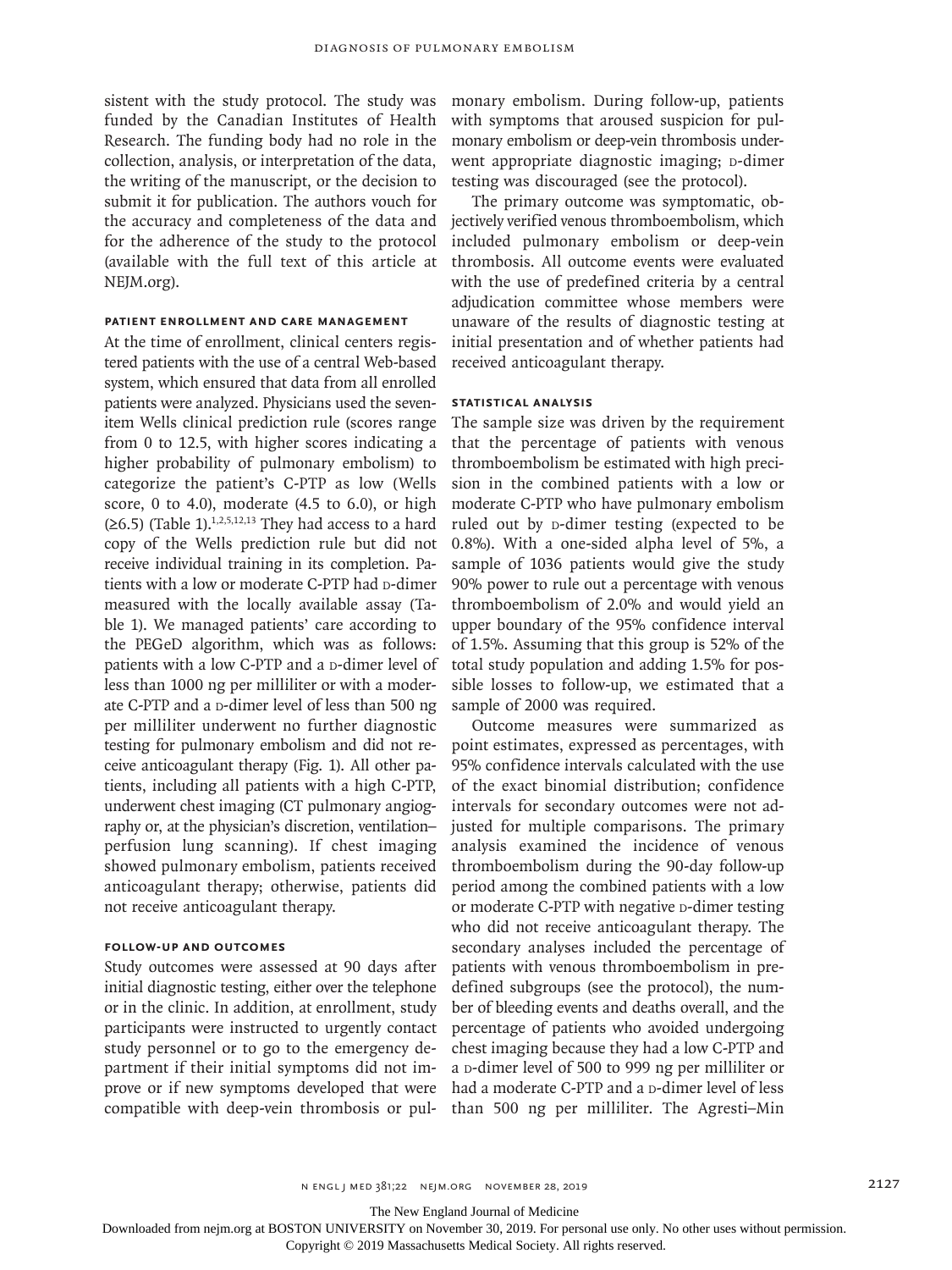| Table 1. Baseline Characteristics of the Patients and Initial Diagnostic Testing.* |                                     |                           |                               |                          |  |  |  |  |
|------------------------------------------------------------------------------------|-------------------------------------|---------------------------|-------------------------------|--------------------------|--|--|--|--|
| Characteristic                                                                     | <b>All Patients</b><br>$(N = 2017)$ | Low C-PTP<br>$(N = 1752)$ | Moderate C-PTP<br>$(N = 218)$ | High C-PTP<br>$(N = 47)$ |  |  |  |  |
| $Age - yr$                                                                         | $52 + 18$                           | $52 + 17$                 | $54 + 19$                     | $57 + 14$                |  |  |  |  |
| Female sex - no. (%)                                                               | 1335 (66)                           | 1155 (66)                 | 146 (67)                      | 34 (72)                  |  |  |  |  |
| Weight $-$ kg                                                                      | $81 + 23$                           | $80+23$                   | $87 + 28$                     | $85 + 26$                |  |  |  |  |
| Days of symptoms - median (range)                                                  | $5(0-365)$                          | $4(0-365)$                | $5(0-108)$                    | $5(0-101)$               |  |  |  |  |
| Components of the Wells score - no. (%)                                            |                                     |                           |                               |                          |  |  |  |  |
| Clinically suspected DVT: 3 points                                                 | 138(7)                              | 59 $(3)$                  | 45 (21)                       | 34 (72)                  |  |  |  |  |
| Alternative diagnosis is less likely than<br>pulmonary embolism: 3 points          | 423 (21)                            | 195(11)                   | 182 (83)                      | 46 (98)                  |  |  |  |  |
| Heart rate >100 beats/min: 1.5 points                                              | 685 (34)                            | 508 (29)                  | 145 (67)                      | 32 (68)                  |  |  |  |  |
| Immobilization or surgery in previous 4 wk:<br>1.5 points                          | 149(7)                              | 84(5)                     | 42 (19)                       | 23(49)                   |  |  |  |  |
| History of VTE: 1.5 points                                                         | 164(8)                              | 94(5)                     | 51(23)                        | 19 (40)                  |  |  |  |  |
| Hemoptysis: 1 point                                                                | 93(5)                               | 81(5)                     | 7(3)                          | 5(11)                    |  |  |  |  |
| Cancer or treatment for cancer within 6 mo:<br>1 point                             | 187(9)                              | 142(8)                    | 27(12)                        | 18 (38)                  |  |  |  |  |
| Wells score                                                                        | $1.7 + 1.9$                         | $1.1 + 1.1$               | $4.9 + 0.6$                   | $8.0 + 1.0$              |  |  |  |  |
| D-Dimer assay performed - no. (%)                                                  |                                     |                           |                               |                          |  |  |  |  |
| <b>STA-Liatest</b>                                                                 |                                     | 1250 (71)                 | 147(67)                       | <b>NA</b>                |  |  |  |  |
| HemosIL HS 500                                                                     |                                     | 329 (19)                  | 34 (16)                       | <b>NA</b>                |  |  |  |  |
| Innovance                                                                          |                                     | 124(7)                    | 20(9)                         | <b>NA</b>                |  |  |  |  |
| Triage                                                                             |                                     | 31(2)                     | 10(5)                         | <b>NA</b>                |  |  |  |  |
| Other <sup>+</sup>                                                                 |                                     | 18(1)                     | 7(3)                          | <b>NA</b>                |  |  |  |  |
| Imaging performed for pulmonary embolism<br>— no. (%)‡                             | 691 (34)                            | 465 (27)                  | 179 (82)                      | 47 (100)                 |  |  |  |  |
| CT pulmonary angiography                                                           | 616(31)                             | 415 (24)                  | 159 (73)                      | 42 (89)                  |  |  |  |  |
| Ventilation-perfusion scanning                                                     | 88 (4)                              | 58(3)                     | 24(11)                        | 6(13)                    |  |  |  |  |
| Pulmonary embolism diagnosed by initial testing<br>$-$ no. (%)                     | 149(7)                              | 87(5)                     | 43 (20)                       | 19 (40)                  |  |  |  |  |

\* Plus–minus values are means ±SD. A patient's clinical pretest probability (C-PTP) of pulmonary embolism was assessed with the use of the seven-item Wells score (scores range from 0 to 12.5, with higher scores indicating a higher probability of pulmonary embolism). A low C-PTP was defined as a Wells score of 0 to 4.0<sup>1,2,5,12</sup> (not 0 to 1.5, as was originally proposed for a low C-PTP; a score of 0 to 4.0 also corresponds to pulmonary embolism being "unlikely"),<sup>13</sup> a moderate C-PTP was defined as a Wells score of 4.5 to 6.0, and a high C-PTP was defined as a Wells score of 6.5 or higher. CT denotes computed tomography, DVT deep-vein thrombosis, NA not applicable, and VTE venous thromboembolism.

 $\dagger$  Other p-dimer assays included HemosIL HS in 14 patients (the usual threshold level of 230 ng per milliliter p-dimer units was used in patients with a moderate C-PTP, and a level of 460 ng per milliliter p-dimer units was used in patients with a low C-PTP) and Roche Cardiac Reader in 7 patients. The assay type was not recorded for 4 patients. ‡ Patients could undergo both CT pulmonary angiography and ventilation–perfusion scanning.

method was used to obtain 95% confidence intervals for the paired difference in the percentage of patients who would undergo chest imaging and **p-dimer testing with the PEGeD strategy** as compared with other diagnostic strategies.14 Data analyses were performed by biostatisticians using SAS software, version 9.4 (SAS Institute).

#### **RESULTS**

## **Patients**

From December 2015 through May 2018, a total of 3133 patients were assessed by the clinical centers as meeting the inclusion criteria; of those, 941 met one or more exclusion criteria

2128 **n engl j med 381;22 nejm.org November 28, 2019** n engl j med 381;22 nejm.org November 28, 2019

The New England Journal of Medicine

Downloaded from nejm.org at BOSTON UNIVERSITY on November 30, 2019. For personal use only. No other uses without permission.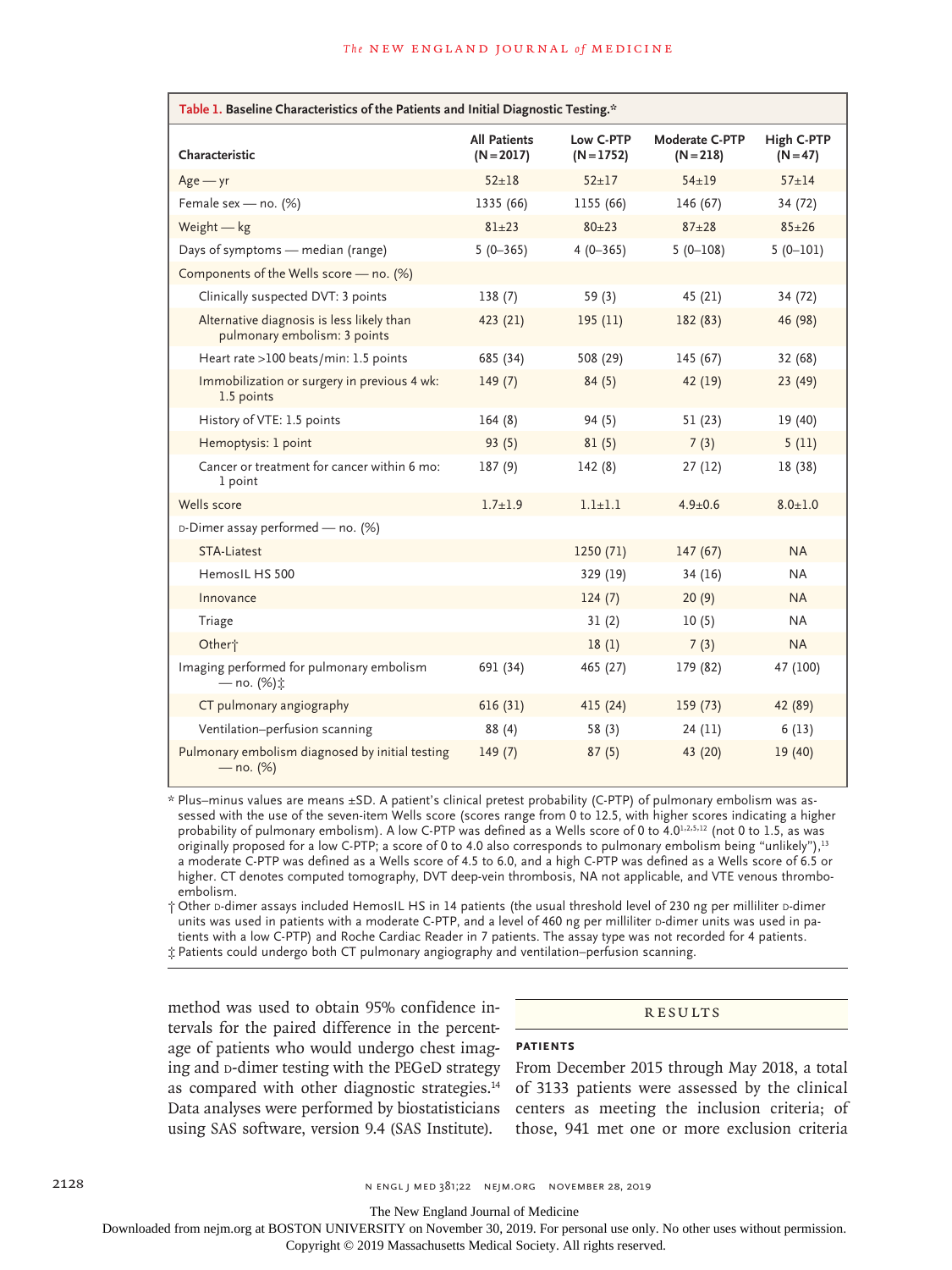

leg deep-vein thrombosis [DVT] with negative findings on CT pulmonary angiography, and 1 had arm DVT with negative findings on CT pulmonary angiography), and 1 had a high C-PTP (untreated leg DVT 5 months previously [prescription was lost] and negative findings on CT pulmonary angiography). Of the 4 patients with a low C-PTP and a positive p-dimer test who were lost to follow-up, none had PE on initial testing. In the entire study population, 2 patients (both with a low C-PTP and a positive p-dimer test) had VTE during follow-up: a DVT occurred in a patient who did not have PE on initial testing (negative CT and no anticoagulant therapy), and a recurrent PE occurred in a patient who had PE on initial testing (positive CT and anticoagulant therapy).

able at NEJM.org) and 136 did not provide con-fore, data from 2017 patients (predominantly sent, which resulted in the registration of 2056 from emergency departments; only 1 was an patients. Shortly after registration and before inpatient) were analyzed. any study outcomes were suspected, central data monitors identified that 39 of these patients did and 66.2% were female (Table 1). A total of not meet major eligibility criteria, and they were 86.9% of the patients had a low C-PTP, 10.8%

(Table S1 in the Supplementary Appendix, avail-not included in any analyses (Table S2). There-

The mean age of the patients was 52 years,

n engl j med 381;22 nejm.org November 28, 2019 2129

The New England Journal of Medicine

Downloaded from nejm.org at BOSTON UNIVERSITY on November 30, 2019. For personal use only. No other uses without permission.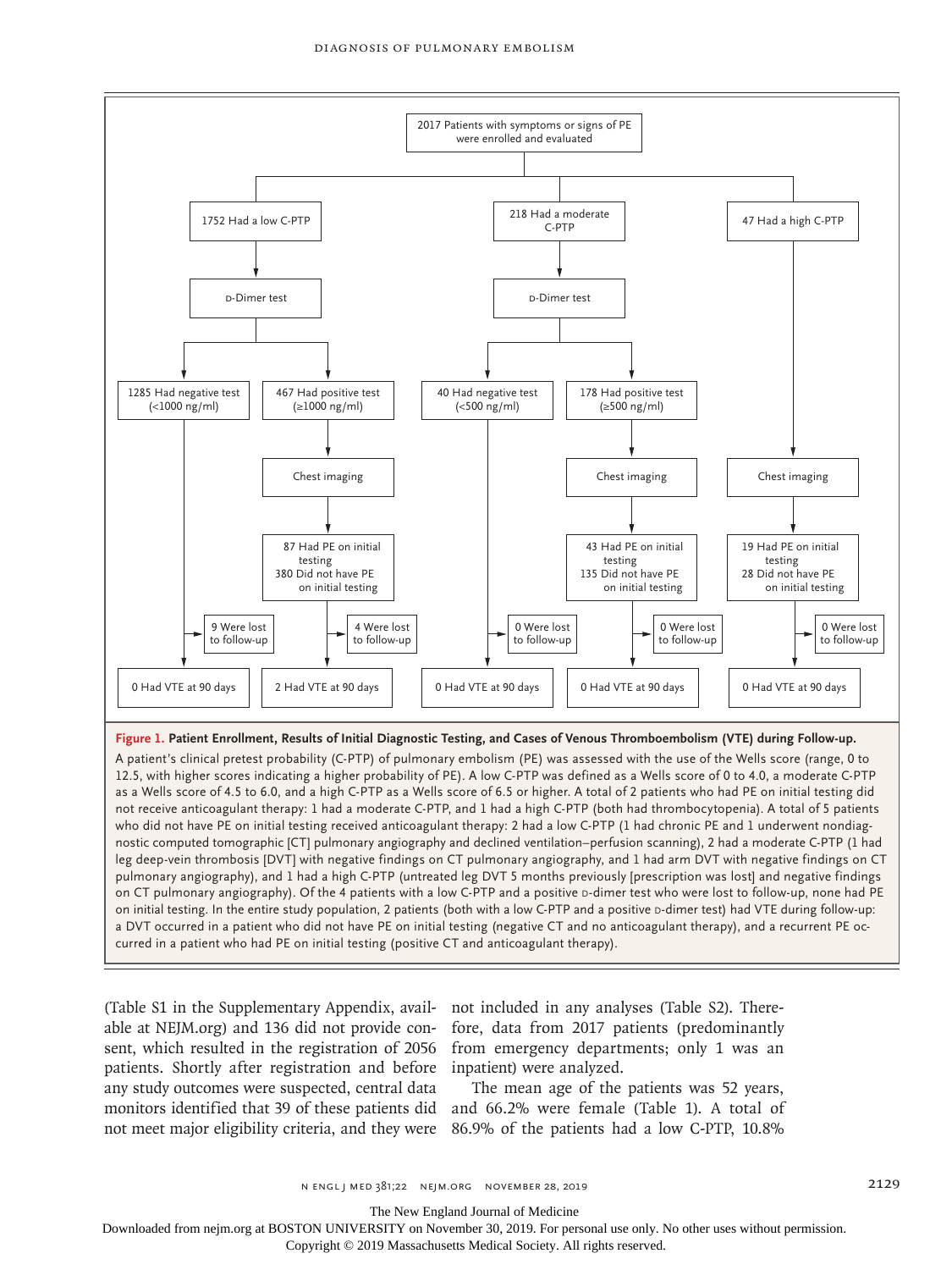| Table 2. Venous Thromboembolism (VTE) after Initial Diagnostic Testing.* |                 |              |                                    |  |  |  |
|--------------------------------------------------------------------------|-----------------|--------------|------------------------------------|--|--|--|
| Variable                                                                 | <b>Patients</b> | <b>VTE</b>   | Percentage of<br>Patients (95% CI) |  |  |  |
|                                                                          | number          |              |                                    |  |  |  |
| No pulmonary embolism on initial testing and no anticoagulant therapy    | 1863            | 1            | $0.05(0.01 - 0.30)$                |  |  |  |
| Low or moderate C-PTP and negative D-dimer test                          | 1325            | $\Omega$     | $0.00$ (0.00-0.29)                 |  |  |  |
| Low C-PTP and p-dimer <1000 ng/ml                                        | 1285            | $\mathbf{0}$ | $0.00$ $(0.00 - 0.30)$             |  |  |  |
| Low C-PTP and p-dimer <500 ng/ml                                         | 970             | $\Omega$     | $0.00$ (0.00-0.39)                 |  |  |  |
| Low C-PTP and D-dimer 500-999 ng/ml                                      | 315             | $\Omega$     | $0.00(0.00 - 1.20)$                |  |  |  |
| Moderate C-PTP and D-dimer <500 ng/ml                                    | 40              | $\Omega$     | $0.00$ (0.00-8.76)                 |  |  |  |
| Low or moderate C-PTP and positive D-dimer test                          | 511             | $\mathbf{1}$ | $0.20(0.03 - 1.10)$                |  |  |  |
| Low C-PTP and $\text{D-dimer} \geq 1000$ ng/ml                           | 378             | L            | $0.26(0.05 - 1.50)$                |  |  |  |
| Moderate C-PTP and D-dimer ≥500 ng/ml                                    | 133             | $\Omega$     | $0.00$ $(0.00 - 8.76)$             |  |  |  |
| High C-PTP                                                               | 27              | $\Omega$     | $0.00(0.00 - 12.5)$                |  |  |  |
| Pulmonary embolism on initial testing and anticoagulant therapy          | 147             | 1            | $0.68(0.12 - 3.75)$                |  |  |  |
| Low C-PTP                                                                | 87              | $\mathbf{1}$ | $1.15(0.20 - 6.23)$                |  |  |  |
| Moderate C-PTP                                                           | 42              | $\mathbf{0}$ | $0.00(0.00 - 8.38)$                |  |  |  |
| High C-PTP                                                               | 18              | $\Omega$     | $0.00$ (0.00-18.6)                 |  |  |  |
| Pulmonary embolism on initial testing and no anticoagulant therapy +     | $\overline{2}$  | $\Omega$     |                                    |  |  |  |
| No pulmonary embolism on initial testing and anticoagulant therapy       | 5               | $\mathbf 0$  |                                    |  |  |  |

\* VTE includes proximal DVT and segmental or more proximal pulmonary embolism (no isolated distal DVT or subsegmental episodes of pulmonary embolism occurred during follow-up).

† For details on patients who did not receive anticoagulant therapy despite the presence of pulmonary embolism or who received anticoagulant therapy despite the absence of pulmonary embolism, see Table S5.

had a moderate C-PTP, and 2.3% had a high C-PTP. d-Dimer testing was performed predominantly with the STA-Liatest assay (70.9% of the tests). Despite negative **D-dimer** testing, 1 patient with a low C-PTP (ventilation–perfusion lung scanning) and 2 with a moderate C-PTP (CT pulmonary angiography) underwent chest imaging after enrollment; none had pulmonary embolism. At initial diagnostic testing, 5 patients without pulmonary embolism received anticoagulant therapy and 2 patients with pulmonary embolism did not receive anticoagulant therapy (Fig. 1 and Table S3). During follow-up, 19 patients without pulmonary embolism at initial diagnostic testing started anticoagulant therapy for reasons other than venous thromboembolism (atrial fibrillation in 13) (Table S4). A total of 13 patients (0.6%) did not complete 3 months of follow-up (Fig. 1).

#### **Primary Analysis**

Of 1970 patients (97.7% of the total population) who had a low or moderate C-PTP, 1325 (67.3%) had a negative **D-dimer** test and did not receive anticoagulant therapy. None of these patients (95% confidence interval [CI], 0.00 to 0.29%) had venous thromboembolism during follow-up (Fig. 1 and Table 2).

#### **Secondary Analyses**

Of 1863 patients (92.4% of the total population) who did not receive a diagnosis of pulmonary embolism at initial presentation and did not receive anticoagulant therapy, 1 patient (0.05%; 95% CI, 0.01 to 0.30), who had a low C-PTP, a positive p-dimer test (1200 ng per milliliter), and negative findings on CT pulmonary angiography, had venous thromboembolism during follow-up (Fig. 1 and Table 2). Of 1285 patients (63.7% of the total population) who had a low C-PTP, a negative p-dimer test (i.e., <1000 ng per milliliter), and did not receive anticoagulant therapy, none (95% CI, 0.00 to 0.30%) had venous thromboembolism during follow-up (Fig. 1 and Table 2). Of these 1285 patients with a low C-PTP, 315

2130 **n ENGL J MED 381;22 NEIM.ORG NOVEMBER 28, 2019** 

The New England Journal of Medicine

Downloaded from nejm.org at BOSTON UNIVERSITY on November 30, 2019. For personal use only. No other uses without permission.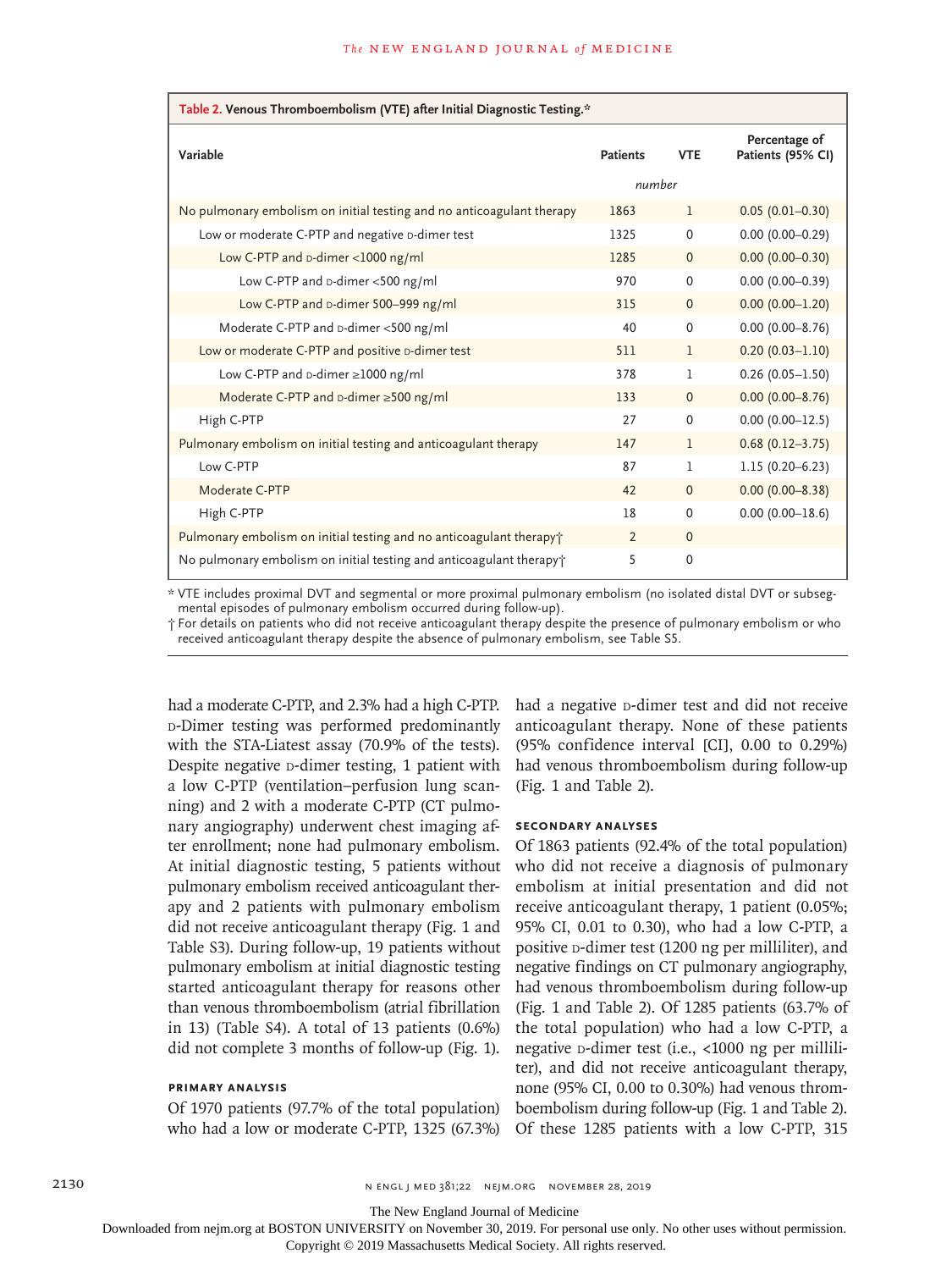| Table 3. Number of p-Dimer Tests and Chest Imaging Examinations with the PEGeD Strategy as Compared with Other Diagnostic Strategies.* |                           |                               |                               |                               |                          |                               |                                     |                               |  |
|----------------------------------------------------------------------------------------------------------------------------------------|---------------------------|-------------------------------|-------------------------------|-------------------------------|--------------------------|-------------------------------|-------------------------------------|-------------------------------|--|
| <b>Diagnostic Strategy</b>                                                                                                             | Low C-PTP<br>$(N = 1752)$ |                               | Moderate C-PTP<br>$(N = 218)$ |                               | High C-PTP<br>$(N = 47)$ |                               | <b>All Patients</b><br>$(N = 2017)$ |                               |  |
|                                                                                                                                        | D-Dimer<br>Test           | Chest<br>Imaging <sup>+</sup> | D-Dimer<br>Test               | Chest<br>Imaging <sup>+</sup> | D-Dimer<br>Test          | Chest<br>Imaging <sup>+</sup> | D-Dimer<br>Test                     | Chest<br>Imaging <sup>+</sup> |  |
| PEGeD                                                                                                                                  | 1752                      | 467                           | 218                           | 178                           | $\mathbf{0}$             | 47                            | 1970                                | 692                           |  |
| Standard <sub>i</sub>                                                                                                                  | 1752                      | 782                           | $\Omega$                      | 218                           | $\Omega$                 | 47                            | 1752                                | 1047                          |  |
| Difference:<br>PEGeD - standard                                                                                                        | $\Omega$                  | $-315$                        | 218                           | $-40$                         |                          | $\Omega$                      | 218                                 | $-355$                        |  |
| Age-adjusted                                                                                                                           | 1752                      | 654                           | 218                           | 164                           | $\Omega$                 | 47                            | 1970                                | 865                           |  |
| Difference:<br>$PEGeD - age-adjusted$                                                                                                  | $\Omega$                  | 187                           | $\mathbf{0}$                  | 14                            |                          | $\Omega$                      | $\mathbf 0$                         | $-173$                        |  |
| <b>YEARS</b>                                                                                                                           | 1752                      | 520                           | 218                           | 176                           | 47                       | 37                            | 2017                                | 733                           |  |
| Difference:<br>PEGeD – YEARS                                                                                                           | $\Omega$                  | $-53$                         | $\Omega$                      | 2                             | $-47$                    | 10                            | $-47$                               | $-41$                         |  |

\* PEGeD denotes Pulmonary Embolism Graduated D-Dimer.

† Chest imaging was usually CT pulmonary angiography.

 $\ddagger$  With the standard strategy, pulmonary embolism is considered to be ruled out by a p-dimer level of less than 500 ng per milliliter in patients with a low C-PTP. All other patients undergo chest imaging.

§ With the age-adjusted strategy, pulmonary embolism is considered to be ruled out in patients with a low or moderate C-PTP who are 50 years of age or younger and have a D-dimer level of less than 500 ng per milliliter or who are older than 50 years of age and have a D-dimer level (in nanograms per milliliter) that is less than 10 times the patient's age.

¶ With the YEARS strategy, pulmonary embolism is considered to be ruled out in patients with zero YEARS criteria (i.e., none of the following: clinical signs of DVT; hemoptysis; or pulmonary embolism considered to be the most likely diagnosis) and a D-dimer level of less than 1000 ng per milliliter and in those with one or more YEARS criteria and a p-dimer level of less than 500 ng per milliliter. The p-dimer results in 13 patients with a high C-PTP who did not have p-dimer measured were extrapolated from the p-dimer results in the 34 patients with a high C-PTP who had p-dimer measured.

had a p-dimer level of 500 to 999 ng per milliliter, and none had venous thromboembolism during follow-up (95% CI, 0.00 to 1.20%). Of 40 patients (2.0% of the total population) who had a moderate C-PTP, a negative **D-dimer** test (i.e., <500 ng per milliliter), and did not receive anticoagulant therapy, none (95% CI, 0.00 to 8.76%) had venous thromboembolism during follow-up (Fig. 1 and Table 2). There were 7 major bleeding episodes, 23 minor bleeding episodes, and 34 deaths during follow-up; no deaths were attributed by the central adjudication committee to pulmonary embolism. (For details on secondary analyses, see Table S5.)

# **Imaging to Detect Pulmonary Embolism and Use of d-Dimer Testing**

The PEGeD diagnostic strategy resulted in the use of chest imaging in 34.3% of patients, whereas the standard strategy in which pulmonary embolism is considered to be ruled out with a low  $C-PTP$  and a  $D$ -dimer level of less than 500 ng per milliliter would result in the use of chest imaging in 51.9% (difference, −17.6 percentage points; 95% CI, -19.2 to -15.9), corresponding to a relative difference of −33.9% (Table 3). By extending  $D$ -dimer testing to patients with a moderate C-PTP, the PEGeD strategy resulted in the use of p-dimer testing in 97.7% of patients, whereas the standard strategy would result in the use of p-dimer testing in 86.9%. Comparisons of the PEGeD strategy with the age-adjusted strategy and with the strategy used in the YEARS study<sup>15</sup> are summarized in Table 3.

#### Discussion

When we considered pulmonary embolism to be ruled out if outpatients were assessed as having a low C-PTP and had a p-dimer level of less than 1000 ng per milliliter or were assessed as having a moderate C-PTP and had a p-dimer level of less than 500 ng per milliliter and therefore withheld chest imaging and anticoagulant therapy on the basis of these findings, none of the 1325 patients had thromboembolic complications during followup. As compared with the use of  $D$ -dimer testing to rule out pulmonary embolism only in patients

The New England Journal of Medicine

Downloaded from nejm.org at BOSTON UNIVERSITY on November 30, 2019. For personal use only. No other uses without permission.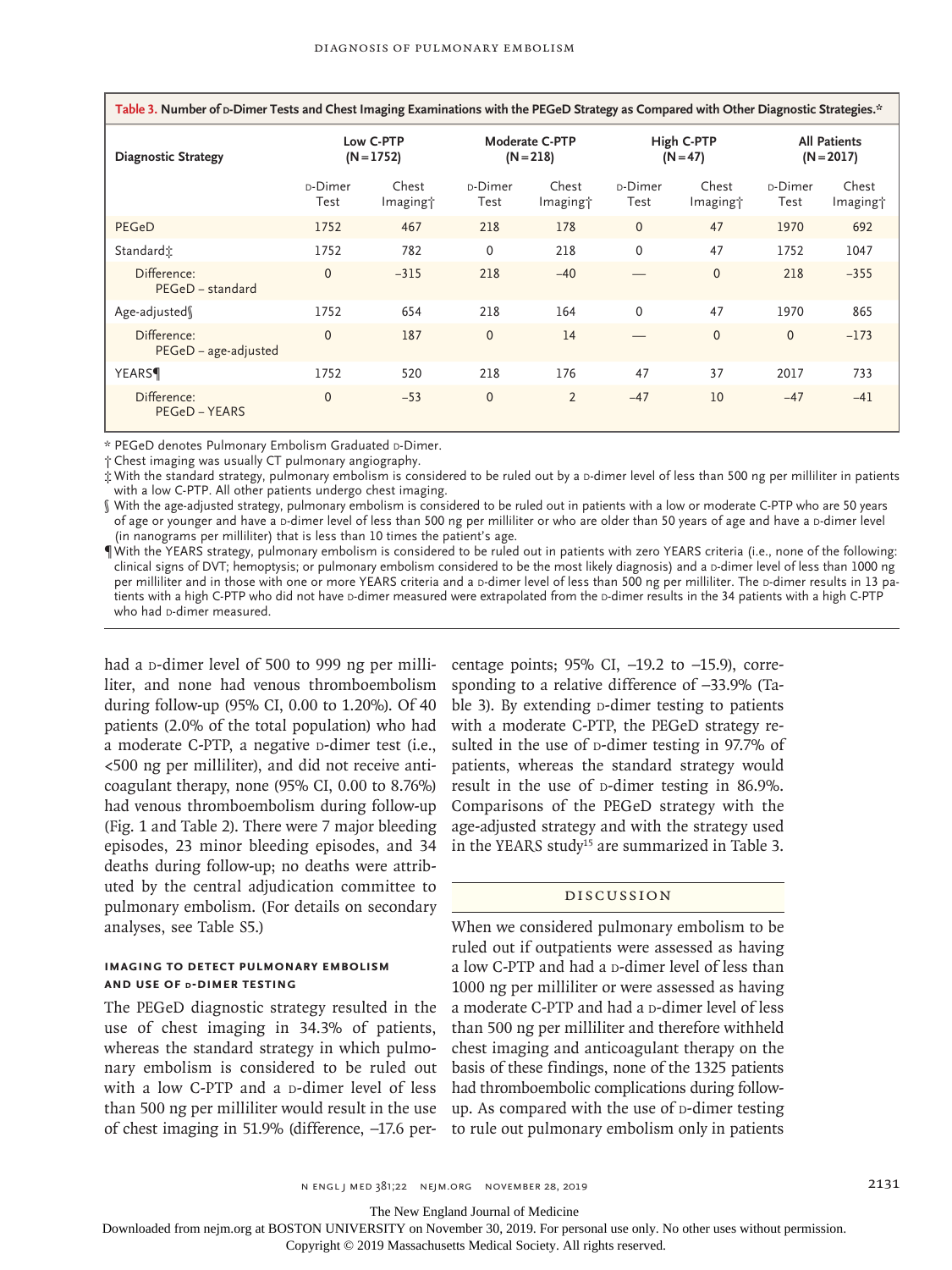with a low C-PTP who have a p-dimer level of less than 500 ng per milliliter, the PEGeD algorithm increased the percentage of patients who had pulmonary embolism ruled out by p-dimer testing and, therefore, did not proceed to chest imaging from 48.1% to 65.7%. This corresponds to a 33.9% relative reduction in chest imaging.

Most of this benefit was from the ruling out of pulmonary embolism with p-dimer levels of 500 to 999 ng per milliliter in patients with a low C-PTP, because only 10.8% of patients had a moderate C-PTP and only 18.3% of these had a p-dimer level of less than 500 ng per milliliter. Because most of the patients who had pulmonary embolism ruled out with the use of p-dimer testing had a low C-PTP, our study provides stronger evidence for ruling out pulmonary embolism with a  $p$ -dimer level of less than 1000 ng per milliliter and a low C-PTP than for a p-dimer level of less than 500 ng per milliliter and a moderate C-PTP. However, our results in patients with a moderate C-PTP support the findings of other studies that suggest that a p-dimer level of less than 500 ng per milliliter rules out pulmonary embolism in these patients. $2,3$ 

Our findings are consistent with those of the YEARS management study, which showed a low incidence of venous thromboembolic complications among patients with suspected pulmonary embolism who had a p-dimer level of less than 1000 ng per milliliter and a low-risk YEARS clinical-assessment score (none of the following: clinical signs of deep-vein thrombosis; hemoptysis; or pulmonary embolism considered to be the most likely diagnosis) or who had a p-dimer level of less than 500 ng per milliliter and did not have a low-risk score ( $\geq 1$  of these criteria).<sup>15</sup> Our data suggest that the PEGeD strategy results in a modest reduction in the use of chest imaging as compared with the YEARS strategy (difference, −2.0 percentage points; 95% CI, −2.8 to −1.2) (Table 3). Our findings are also consistent with those of a management study from our own group that showed that a p-dimer level of less than 1000 ng per milliliter ruled out thrombosis in patients with a low C-PTP for deep-vein thrombosis.16

The age-adjusted **D-dimer** interpretation strategy considers pulmonary embolism to be ruled out with a p-dimer level of less than 500 ng per milliliter in patients 50 years of age or younger and with a p-dimer level (in nanograms per milliliter) that is less than 10 times the patient's age in those older than 50 years of age, provided that patients have a low or moderate C-PTP.2,3,17 Our data also suggest that the PEGeD strategy results in a greater reduction in chest imaging as compared with the age-adjusted strategy (difference, −8.6 percentage points; 95% CI, −10.0 to −7.2) (Table 3). An additional disadvantage of the age-adjusted algorithm is that, because it uses a higher **D-dimer** threshold to rule out pulmonary embolism only in patients older than 50 years of age, it does not reduce the use of chest imaging in younger patients, a subgroup of patients who are at higher risk from radiation exposure and are less likely to have alternative diagnoses identified by chest imaging.

Strengths of our study include the following: it was large enough to provide estimates with reasonable precision in the overall study population and in important subgroups; standardized testing for venous thromboembolism was used during follow-up, with central adjudication of outcomes; very few patients were lost to follow-up; many clinical centers participated; and a number of different p-dimer assays were used, which increases the generalizability of our findings. With regard to patients lost to follow-up, assuming that the percentage with venous thromboembolism among those patients with a low C-PTP and a negative p-dimer test was the same as the prevalence of pulmonary embolism among all patients with a low C-PTP and a positive p-dimer test (i.e., 18.6%; a worst-case scenario), we estimate that two of the nine patients (Fig. 1) may have had venous thromboembolism during followup (0.15%; 95% CI, 0.04 to 0.55).

Limitations of the study include that almost all patients who were enrolled were outpatients (only 1 inpatient), so the findings may not apply to inpatients; too few patients had a moderate C-PTP and a  $p$ -dimer level of less than 500 ng per milliliter to precisely identify the negative predictive value in this subgroup; and it is possible that physician discretion influenced which patients were enrolled. In relationship to the last point, the study did not capture the total number of patients who were assessed for pulmonary embolism in participating centers. However, among 127 patients from two of the clinical centers who were excluded because chest imaging was performed when it was not indicated by the PEGeD diagnostic algorithm, a post hoc

The New England Journal of Medicine

Downloaded from nejm.org at BOSTON UNIVERSITY on November 30, 2019. For personal use only. No other uses without permission.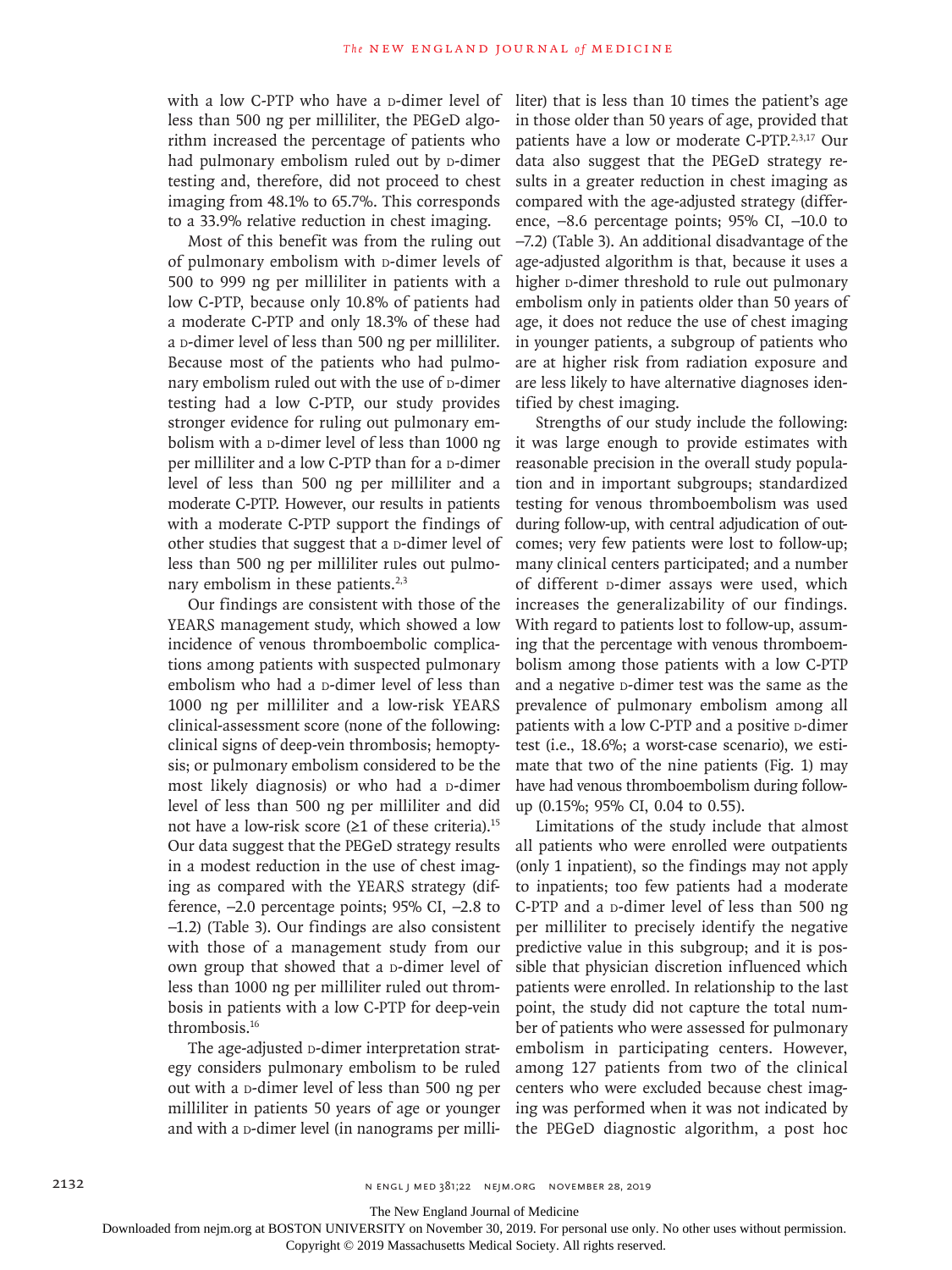analysis showed only two pulmonary embolisms (in 1.6% of the patients), which suggests that selective enrollment did not substantially bias the study findings (Table S1). Additional evidence suggesting that selective enrollment was not prominent includes the observation that the percentage of enrolled patients who had pulmonary embolism on initial diagnostic testing was similar to that in other North American studies involving outpatients $18,19$  and that similar percentages of patients had low, moderate, and high C-PTP and negative **D-dimer** tests as in a recent observational study involving patients with suspected pulmonary embolism from two of the PEGeD clinical centers.<sup>19</sup>

This study used the Wells score to categorize each patient's C-PTP as low, moderate, or high (Table 1).<sup>1,2,5,12,13</sup> Therefore, it is uncertain whether the same approach to p-dimer interpretation can be used if C-PTP is assessed without using a clinical prediction rule or with a different prediction rule. The Wells score achieved good discrimination in the current study, with a prevalence of pulmonary embolism of 5.0% among patients with a low C-PTP and of 19.7% among those with a moderate C-PTP. As long as the prevalence of pulmonary embolism in low and moderate C-PTP groups is similar to these values, we believe that the PEGeD algorithm should be valid when C-PTP is assessed in other ways.

In general, the prevalence of pulmonary embolism among patients who undergo diagnostic testing is substantially higher in Europe than in North America.<sup>18</sup> This difference is expected to result in a lower proportion of patients in Europe than in North America being classified as having a low C-PTP and a higher proportion being classified as having a moderate C-PTP. If the prevalence of pulmonary embolism in the low and moderate C-PTP categories was also higher in a high-prevalence setting, the negative predictive value of the PEGeD algorithm could be lower.

Our findings establish that the risk of considering pulmonary embolism to be ruled out in patients with a low C-PTP who have a p-dimer level of less than 1000 ng per milliliter is low. Our findings also suggest that considering pulmonary embolism to be ruled out in patients with a moderate C-PTP who have a p-dimer level of less than 500 ng per milliliter is appropriate; these findings are consistent with those of previous studies. Use of the PEGeD algorithm substantially reduced the number of chest-imaging studies performed in patients with suspected pulmonary embolism.

Supported by a grant from the Canadian Institutes of Health Research (MOP-130249) and endorsed by the Canadian Venous Thromboembolism Clinical Trials and Outcomes Research (CanVECTOR) Network. Dr. Kearon is supported by an investigator award from the Heart and Stroke Foundation of Canada and the Jack Hirsh Professorship in Thromboembolism (McMaster University). Dr. de Wit is supported by investigator awards from the PSI Foundation and the Hamilton Health Sciences Foundation. Dr. D'Aragon is supported by Fonds de Recherche du Québec–Santé. Dr. Le Gal is supported by an Early Researcher Award from the Province of Ontario, a Mid-Career Investigator Award from the Heart and Stroke Foundation of Ontario, and a Research Chair on the Diagnosis of Venous Thromboembolism, Department of Medicine, University of Ottawa. Dr. Bates is supported by the Eli Lilly Canada/May Cohen Chair in Women's Health (McMaster University).

Disclosure forms provided by the authors are available with the full text of this article at NEJM.org.

A data sharing statement provided by the authors is available with the full text of this article at NEJM.org.

We thank the patients and the staff members of the emergency departments that participated in this study.

#### **References**

**1.** Kearon C. Diagnosis of suspected venous thromboembolism. Hematology Am Soc Hematol Educ Program 2016;2016:397- 403.

**2.** Raja AS, Greenberg JO, Qaseem A, Denberg TD, Fitterman N, Schuur JD. Evaluation of patients with suspected acute pulmonary embolism: best practice advice from the Clinical Guidelines Committee of the American College of Physicians. Ann Intern Med 2015;163:701-11.

**3.** Lim W, Le Gal G, Bates SM, et al. American Society of Hematology 2018 guidelines for management of venous thromboembolism: diagnosis of venous thromboembolism. Blood Adv 2018;2: 3226-56.

**4.** Wiener RS, Schwartz LM, Woloshin S.

When a test is too good: how CT pulmonary angiograms find pulmonary emboli that do not need to be found. BMJ 2013; 347:f3368.

**5.** Hendriksen JM, Geersing GJ, Lucassen WA, et al. Diagnostic prediction models for suspected pulmonary embolism: systematic review and independent external validation in primary care. BMJ 2015; 351:h4438.

**6.** Linkins LA, Bates SM, Ginsberg JS, Kearon C. Use of different D-dimer levels to exclude venous thromboembolism depending on clinical pretest probability. J Thromb Haemost 2004;2:1256-60.

**7.** Kohn MA, Klok FA, van Es N. D-dimer interval likelihood ratios for pulmonary embolism. Acad Emerg Med 2017;24:832-7.

**8.** van Es N, van der Hulle T, van Es J, et al. Wells rule and d-dimer testing to rule out pulmonary embolism: a systematic review and individual-patient data metaanalysis. Ann Intern Med 2016;165:253-61.

**9.** Takach Lapner S, Julian JA, Linkins LA, Bates S, Kearon C. Comparison of clinical probability-adjusted D-dimer and age-adjusted D-dimer interpretation to exclude venous thromboembolism. Thromb Haemost 2017;117:1937-43.

**10.** Kline JA, Hogg MM, Courtney DM, Miller CD, Jones AE, Smithline HA. D-dimer threshold increase with pretest probability unlikely for pulmonary embolism to decrease unnecessary computerized tomographic pulmonary angiography. J Thromb Haemost 2012;10:572-81.

n engl j med 381;22 nejm.org November 28, 2019 2133

The New England Journal of Medicine

Downloaded from nejm.org at BOSTON UNIVERSITY on November 30, 2019. For personal use only. No other uses without permission.